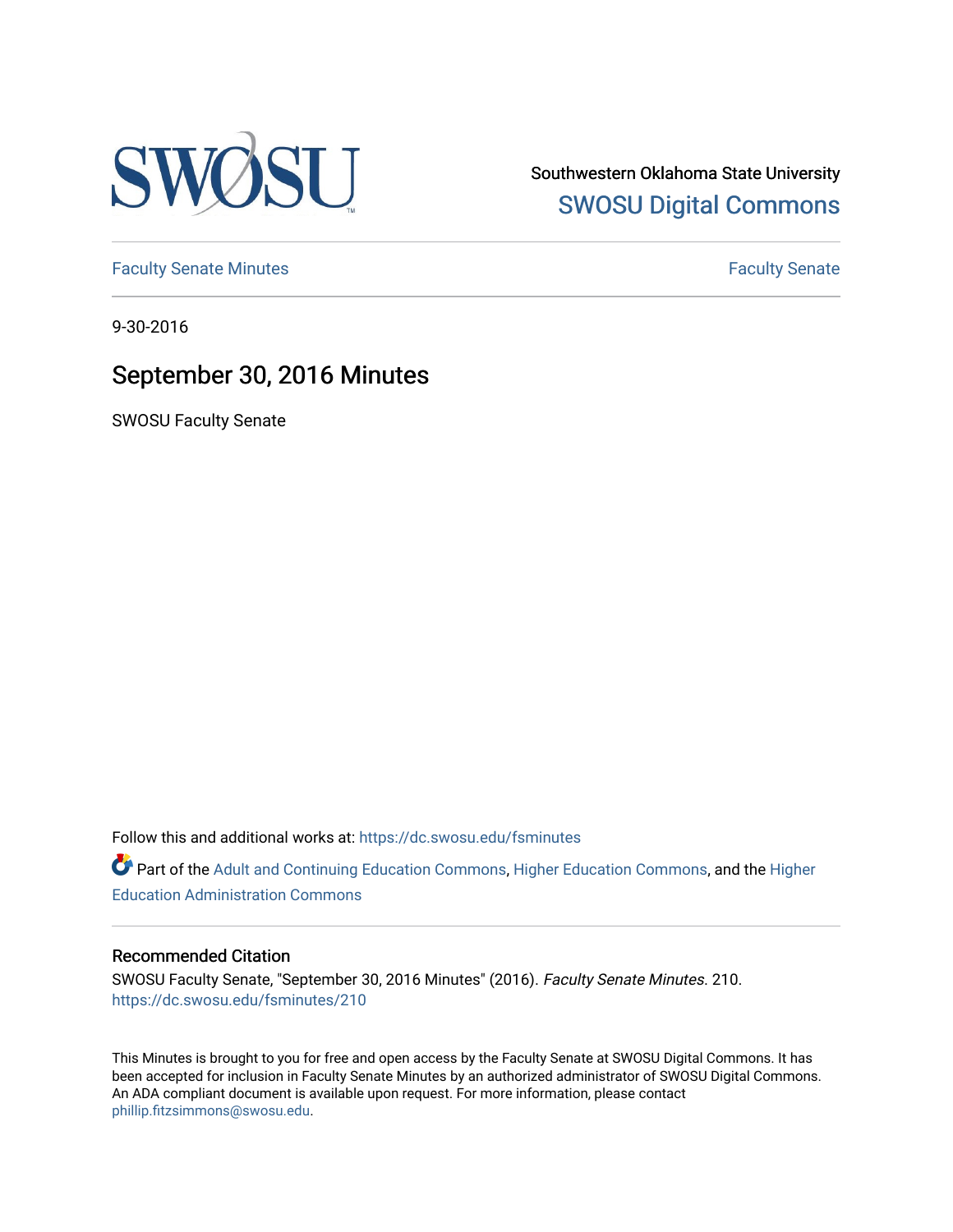# SWOSU Faculty Senate

September 30, 2016 Approved Minutes

- I. **Call to Order:** Faculty Senate President Tom McNamara called the September meeting of the SWOSU Faculty Senate to Order at 2:02 p.m. in HEC 201.
- **II. Establishment of a Quorum:** Brad Bryant for Ric Baugher, Krista Brooks, Dayna Coker via ITV, Tommye Davis via ITV, Stacey DiPaolo, Ted Brown for Jerry Dunn, Jared Edwards, Robin Griffeath, Brian Rickel for Rita Hays, LeaAnne Hume, Fred Gates for Sunu Kodumthara, Doug Linder, Scott Long, Tom McNamara, Evette Meliza, Bo Pagliasotti, Eric Paul, Cynthia Pena, Linda Pye, Hank Ramsey, Ann Russell, Hardeep Saluja, Amanda Smith, Karen Sweeney, Tony Stein for Wayne Trail, Muatasem Ubeidat, Mark Gales for Cheri Walker via ITV, and Jessica Young
- **III. Certification of Substitutes:** Mark Gales will substitute for Cheri Walker. Fred Gates will attend instead of Sunu Kodumthara. Ted Brown will take the place of Jerry Dunn. Brad Bryant will serve for Ric Baugher. Brian Rickel will be sitting for Rita Hays. Tony Stein will replace Wayne Trail.

#### **IV. Presentation of Visitors: None**

**V. Approval of Minutes:** August 26 minutes approved by voice vote as amended, Stacey DiPaolo added to the role.

#### **VI. Announcements**

- A. President Tom McNamara
	- 1. See Appendix A for information concerning online evaluations.
	- 2. Fall 2016 enrollment increased by approximately 4% over the previous year. This is the highest fall enrollment in more than a decade.
	- 3. SWOSU saw a 20% increase in enrollment among international students. Students from Saudi Arabia and Nigeria accounted for most of the growth.
	- 4. During the revenue failures of FY16, about \$140 million too much had been cut from the budget. SWOSU will get nearly \$500K in funds from this redistribution. The current plan is to treat this money as reserve. See Appendix B for further information about the budget.
	- 5. Forward nominations for distinguished alumni to the administration.
	- 6. SWOSU's Fall Break has been the 3rd Thursday and Friday in October. This year is no different.
	- 7. ITS is in the process of replacing the PX system.
	- 8. The current standing in intellectual property is that faculty who create online course materials own those. SWOSU has a license to use them.
	- 9. The compensation for creating online materials are: \$3,400 for a new program of study, \$2300 for a new General Education course, and \$900 for an existing course. Funds come from a capped budget through CETL. Full compensation requires completing the rubric and incorporating Three Pillars.
	- 10. HLC accreditation will scrutinize faculty credentials. To qualify for teaching a course bearing undergraduate credit, the candidate must have completed a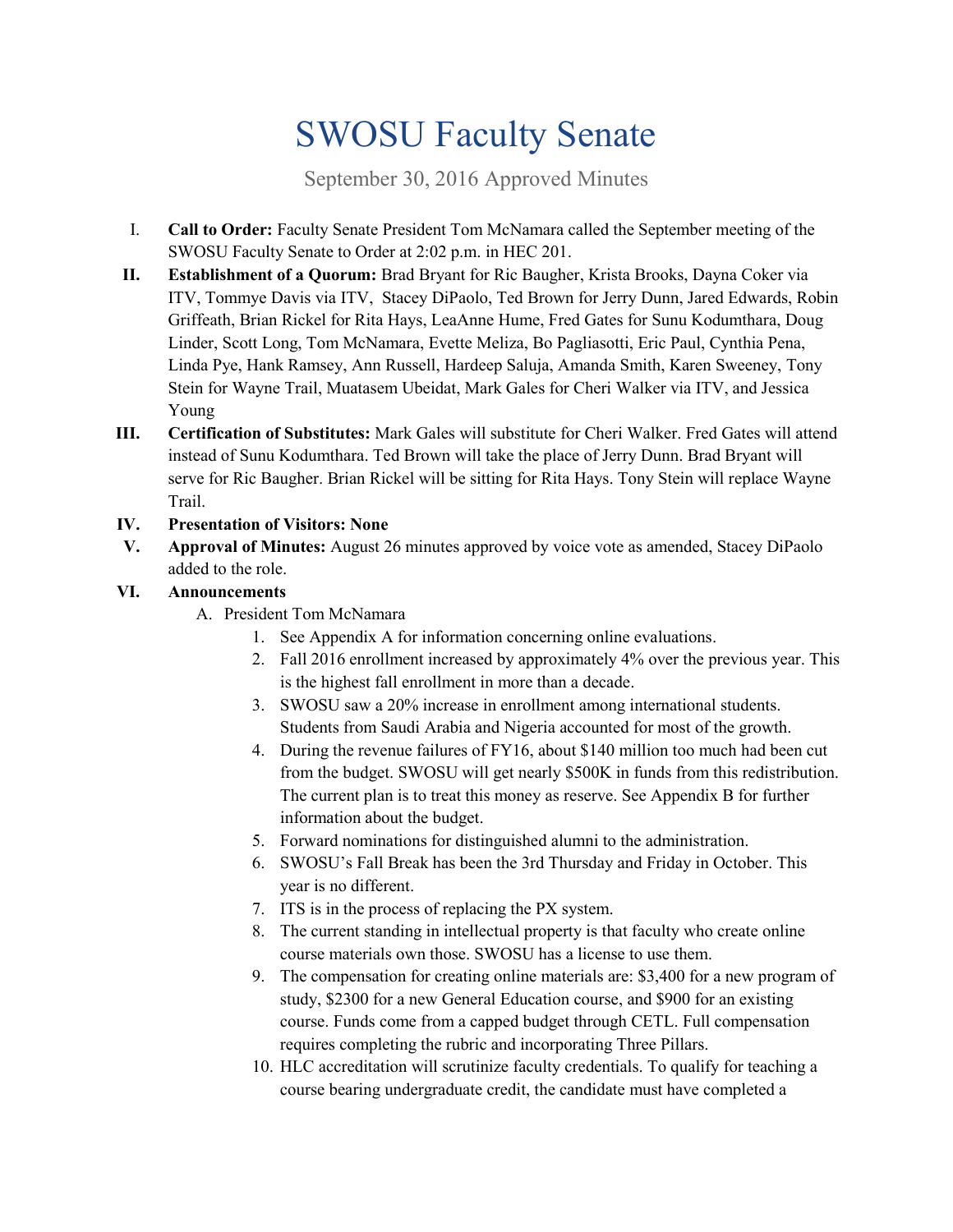Master's degree with at least 18 graduate hours in the discipline. This is problematic for faculty with M. Ed. degrees. In particular, some Sayre faculty are teaching in multiple disciplines. The administration will work with these individuals and their department to demonstrate they have "tested experience." To expedite this, Sayre faculty will be absorbed into departments on the main campus to ensure qualified faculty are teaching courses.

- B. Secretary/Treasurer Karen Sweeney
	- 1. Roll Sheet—please sign
	- 2. Treasurer's Report
		- a) Banc First
			- (1) August Balance: \$1,670.63
				- (a) Deposit: \$45.00(dues)
			- (2) Current Balance: \$1,715.63
			- b) University Account
				- (1) July Balance: \$105.01
				- (2) Current Balance: \$105.01
- C. President-Elect Jerry Dunn: Nothing to report.
- D. Past President Jared Edwards: Nothing to report.
- E. Student Government Representative: The SGA did not have a representative at the meeting.

#### **VII. Reports from Standing and Ad Hoc Committees:**

**A. Personnel Policies Committee:** The committee recommends the following to emphasize the importance of curriculum development in tenure and promotion materials.

**Motion 2016-09-01:** The line under "Scholarly Activities" on Page 58 of the Faculty Handbook, which currently reads: "Curriculum development and innovation" will be changed to "Curriculum development activities including, but not limited to, innovation in the classroom, development of new courses, updating or improving of existing courses, implementation of best practices, curriculum alignment, creation of new degree programs, and innovation in pedagogy."

Motion passed by voice vote.

B. **Judiciary Committee**: The vote on amending the faculty senate constitution has been concluded. The data are included below. This required a two thirds majority of the votes cast to pass. The senate constitution will not be amended.

|              | Count | Percentage |
|--------------|-------|------------|
| Support      | 44    | 58%        |
| Oppose       | 32    | 42%        |
| <b>Total</b> | 76    | 100%       |

- **VIII. Unfinished Business: None**
	- **IX. New Business: None**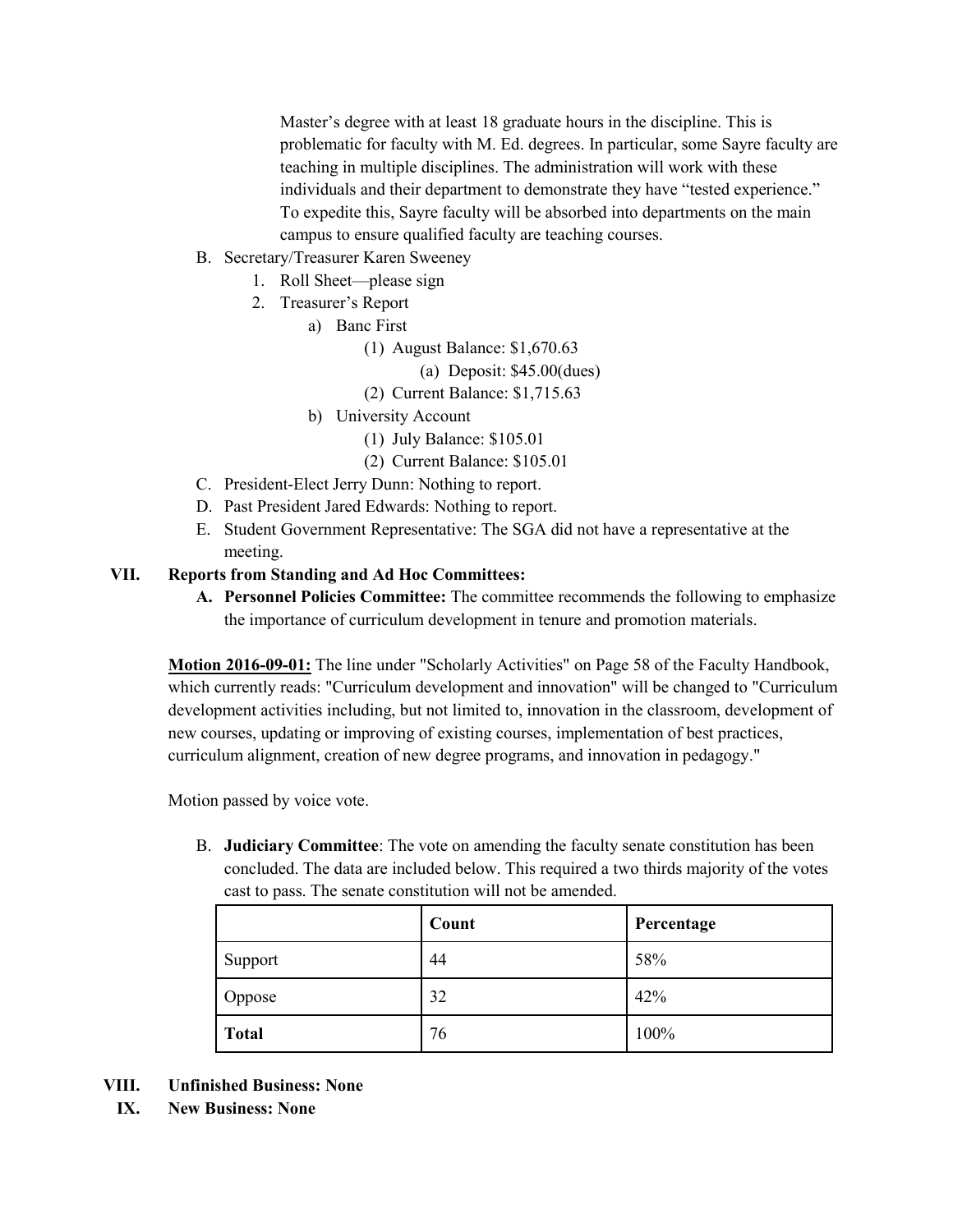X. **Adjournment:** Meeting adjourned at 2:50 p.m.

#### **XI. Caucuses to Select FUTPRC Members**

See Appendix C for last year's committee and the status of those faculty.

Respectfully submitted, Tom McNamara, Faculty Senate President Karen Sweeney, Faculty Senate Secretary

#### **Next Meeting Friday, October 28th at 2:00 pm**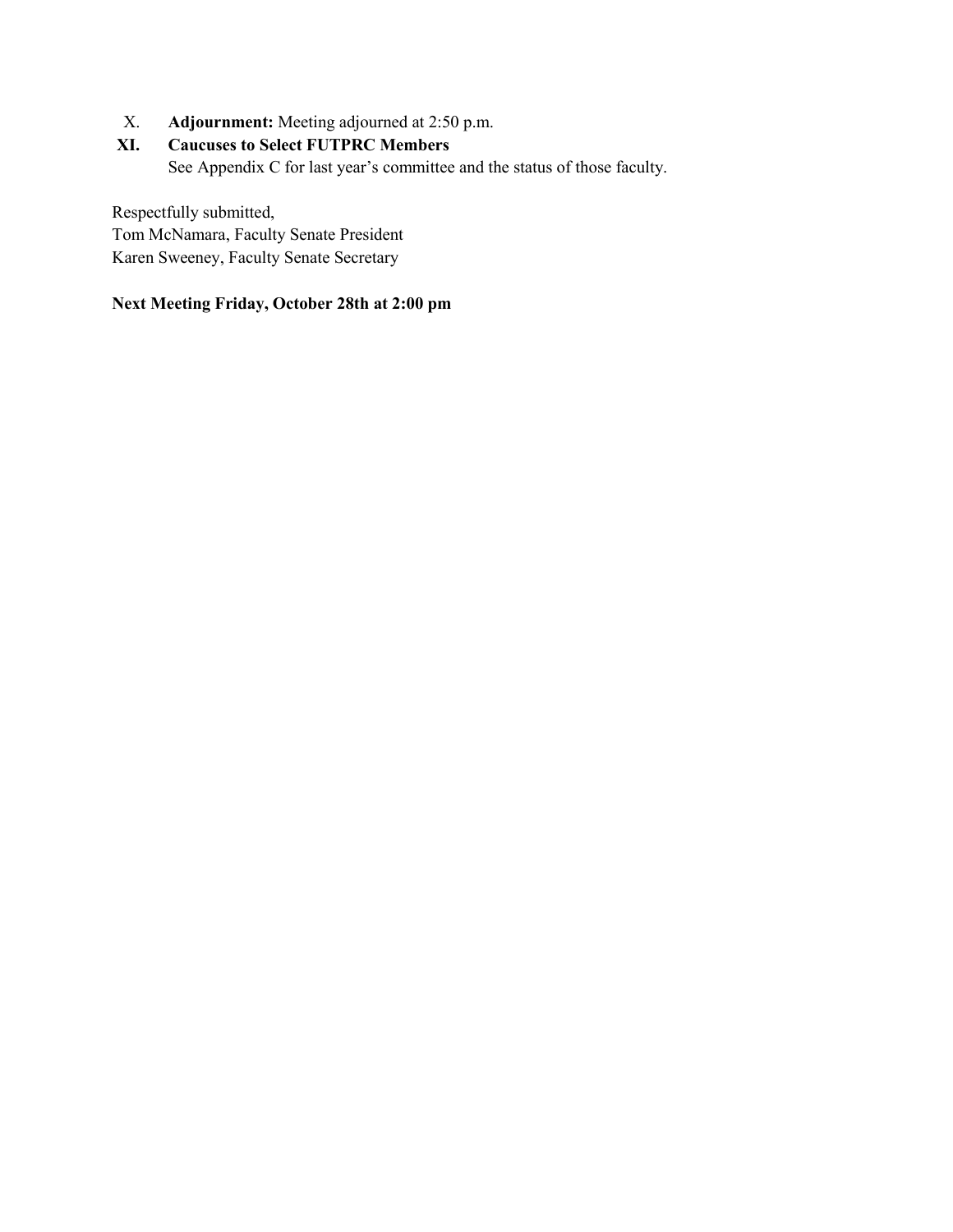### Appendix A

Faculty Senate Questions Related to Course Evaluations.

Answers provided by Jan Kliewer, Director, Assessment Center September 28, 2016

- 1. Some faculty student evaluations completed list disappeared before they could give extra credit, so everyone got extra credit. What is the beginning and ending time? **Answer**: I have heard from faculty with the same issue. We have figured it out, so I'm not sure that faculty are accessing it correctly. Faculty are provided instructions. Once reports are available, there is no "disappearing date." All CIE reports are set to stay open indefinitely.
- 2. Can we have different opening and closing times for individual faculty? **Answer:** Yes, this is already taken care of by the Assessment Center. Faculty need to let us know the customized dates. Please send us an email, this way we have your request on record.
- 3. Can we direct students through evaluations before they can get their grades, mainly, only for students who have completed the course? **Answer:** The system refreshes and deletes students who have dropped. The system refreshes once a day. If a student completes the evaluation and drops the course, when the system refreshes the students evaluation shouldn't be included or be available to the student. We will investigate further.
- 4. This summer it seemed it was open after grades were released and it was open very early and very late. **Answer:** We intend to perfect things as we go along. We welcome being notified of any issues that faculty may have. The general rule is that evaluations will be available to students two-three weeks before finals. Non-responders may be contacted three times. The only time that evaluations are open late is for interim classes. If faculty notify us in advance of preferred dates, we will be happy to customize beginning and ending times.
- 5. What strategies are there to increase response rate? **Answer:** We are investigating what other institutions are doing and identifying any local problems that may interfere with student response. Presently, the course evaluation system stays open until midnight before finals begin. We will make the change and close the evaluation time period on the last Friday of dead days, unless a faculty member customizes the dates.

Also note that evaluations can be filled out using smart phones: [Link to Mobile App to fill out evaluations via smartphones](http://help.evaluationkit.com/hc/en-us/articles/202696455-Mobile-App)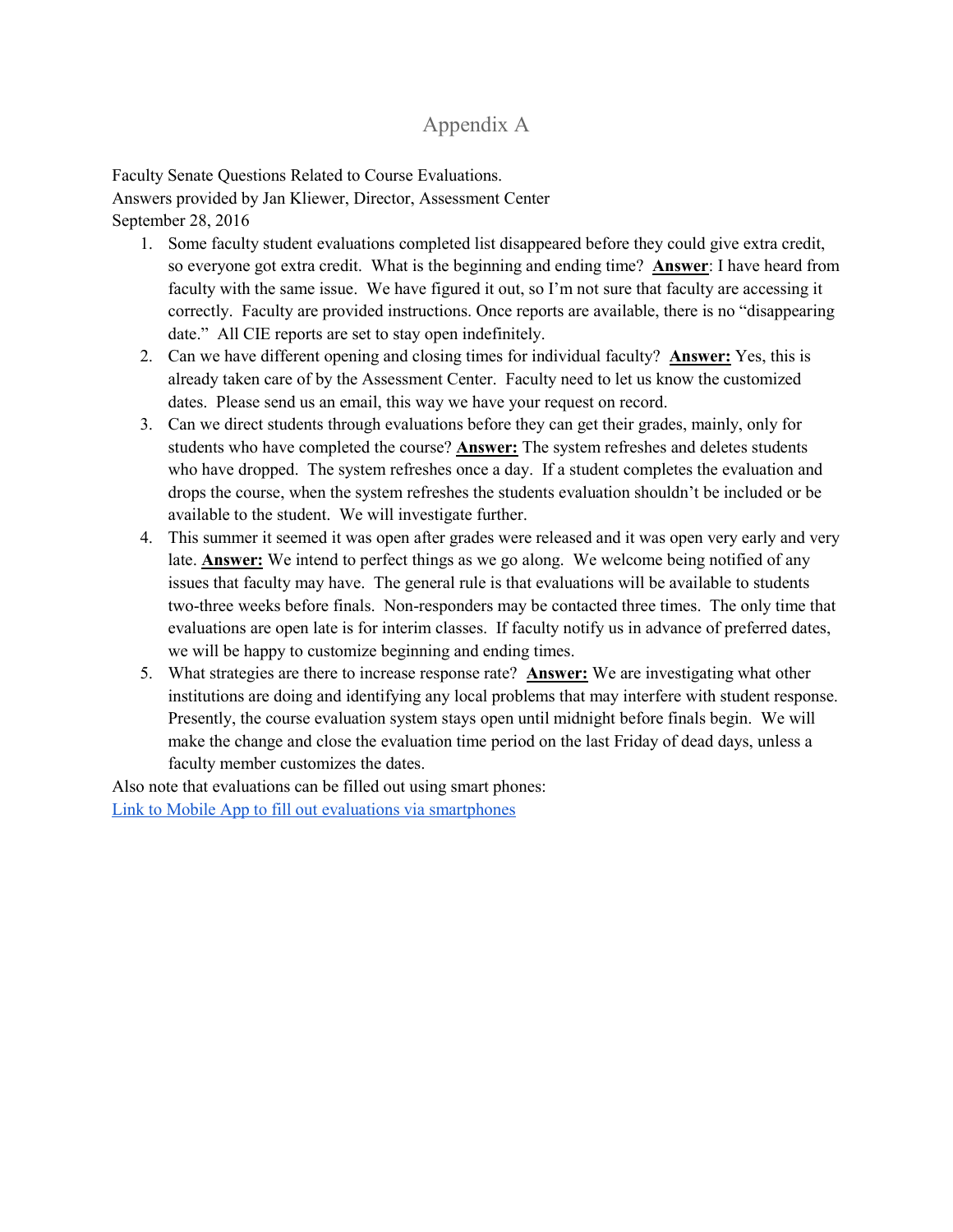# Appendix B

| <b>Item</b>                      | <b>Status</b>                                    | <b>Evaluation</b> |
|----------------------------------|--------------------------------------------------|-------------------|
| FY16 Expenditure Level           | <b>Within Estimates</b>                          | Positive          |
| End of Year Reserve              | Slightly Larger than Estimate                    | Positive          |
| <b>Tuition Revenue</b>           | Even/Slightly Above Estimate                     | Positive          |
| Scholarships                     | <b>Slightly Above</b>                            | Neutral           |
| Return of FY16 Appropriation     | Estimated at \$500K                              | Positive          |
| State Revenue Estimate FY17      | Some experts have concern                        | Negative          |
| State Revenue Base FY18          | One-time funds no longer avail.                  | Negative          |
| Rebalanced FY17 Budget           | <b>Within Estimates</b>                          | Positive          |
| Reslife/Auxiliary Services       | Revenue within estimates for 106<br>bed capacity | Positive          |
| <b>Reslife Renovation Budget</b> | Over budget                                      | Negative          |

Areas of Concern for Scholarships:

- 1. Concurrent enrollment: Fall hours waived up 26%
- 2. GOLD Program: Fall hours waived down 42%
- 3. Non-resident Activity Waivers: Annualized increase 22%